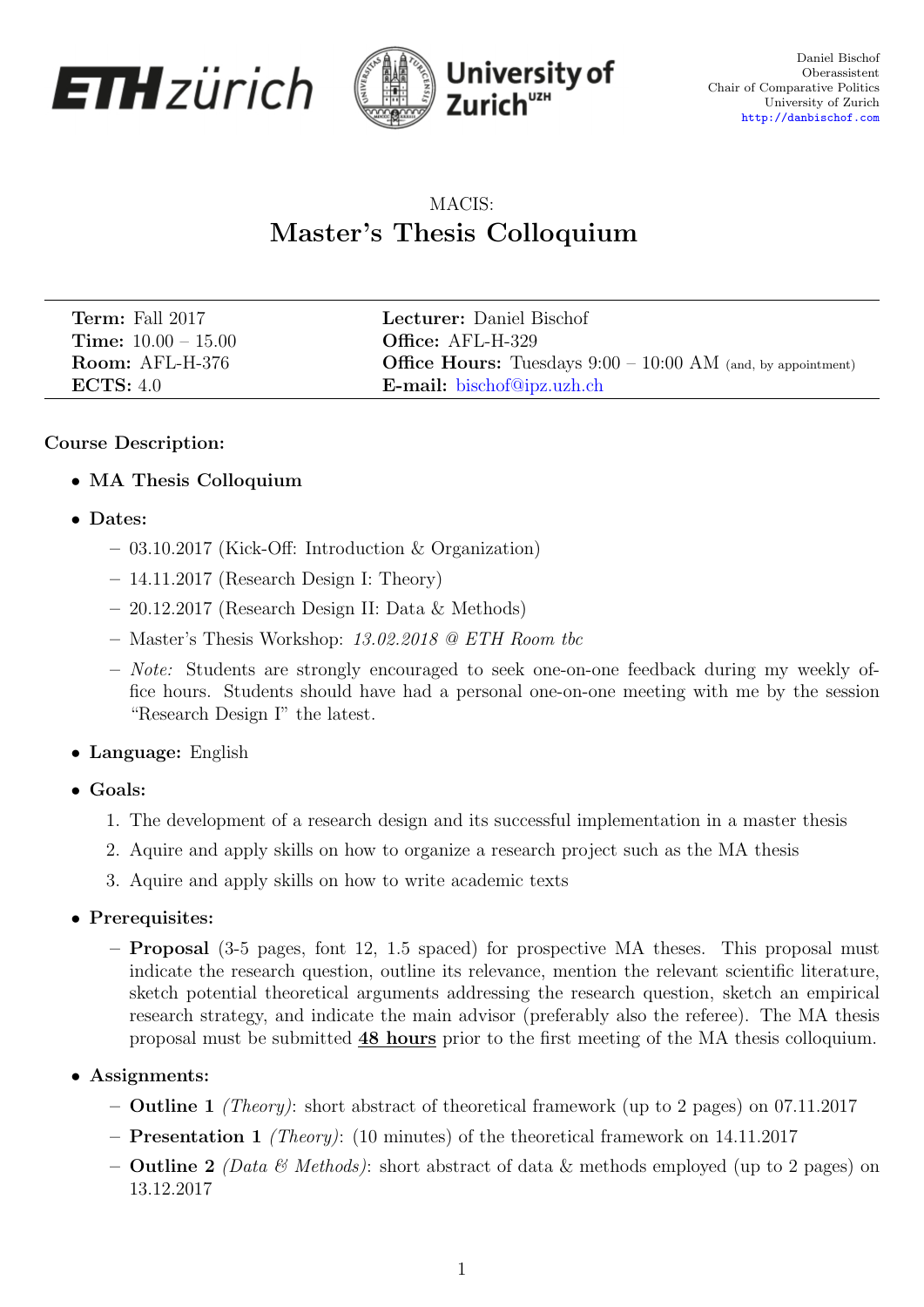- **Presentation 2** (Data & Methods): (10 minutes) of the full research design 20.12.2017
- Presentation 3 of results during Master Thesis Workshop 18.07.2017
- Peer-learning, students form partnerships to assist each other with both research content and personal concerns throughout the colloquium. During a partner's presentation her peer discusses (max. 5 minutes) the presentation and should develop 3 pros, 3 cons & 3 questions for the presenting peer. A peer's goal should be to a) help to develop the research of the partner, b) initiate discussions during the colloquium. The peer partnership should be mutually beneficial and develop the sharing of skills and knowledge.
- Attendance and active participation during the colloquium

### Required readings:

I expect all participants to read the following papers/books:

- 1. Gelman, A. and Imbens, G. (2013). Why Ask Why? Forward Causal Inference and Reverse Causal Questions. Inconnu, pages 1–7
- 2. Graff, G. and Birkenstein, C. (2014). They Say, I Say The Moves That Matter in Academic Writing. W.W. Norton Company, New York
- 3. Keele, L. (2015). The Statistics of Causal Inference: A View from Political Methodology. Political Analysis, 23(3):313–335
- 4. King, G., Keohane, R. O., and Verba, S. (1995). Designing Social Inquiry: Scientific Inference in Qualitative Research. Princeton University Press, Princeton, New Jersey
- 5. Whitesides, G. M. (2004). Whitesides' Group: Writing a Paper. Advanced Materials, 16(15):1375– 1377

### Additional readings:

I recommend to buy a copy of the books which are typed in bold font.

- Research design:
	- Angrist, J. D. and Pischke, J.-S. (2009). Mostly Harmless Econometrics: An Empiricist's Companion. Princeton University Press, Princeton & Oxford
	- Dunning, T. (2012). Natural Experiments in the Social Sciences. Cambridge University Press, Cambridge
	- Gelman, A. and Imbens, G. (2013). Why Ask Why? Forward Causal Inference and Reverse Causal Questions. Inconnu, pages 1–7
	- Keele, L. (2015). The Statistics of Causal Inference: A View from Political Methodology. Political Analysis, 23(3):313–335
	- Kellstedt, P. M. and Whitten, G. D. (2013). The Fundamentals of Political Science Research. Cambridge University Press, Cambridge
	- King, G., Keohane, R. O., and Verba, S. (1995). Designing Social Inquiry: Scientific Inference in Qualitative Research. Princeton University Press, Princeton, New Jersey
	- Morgan, S. L. and Winship, C. (2007). Counterfactuals and Causal Inference. Cambridge University Press, Cambridge
- How to write in academia (further readings):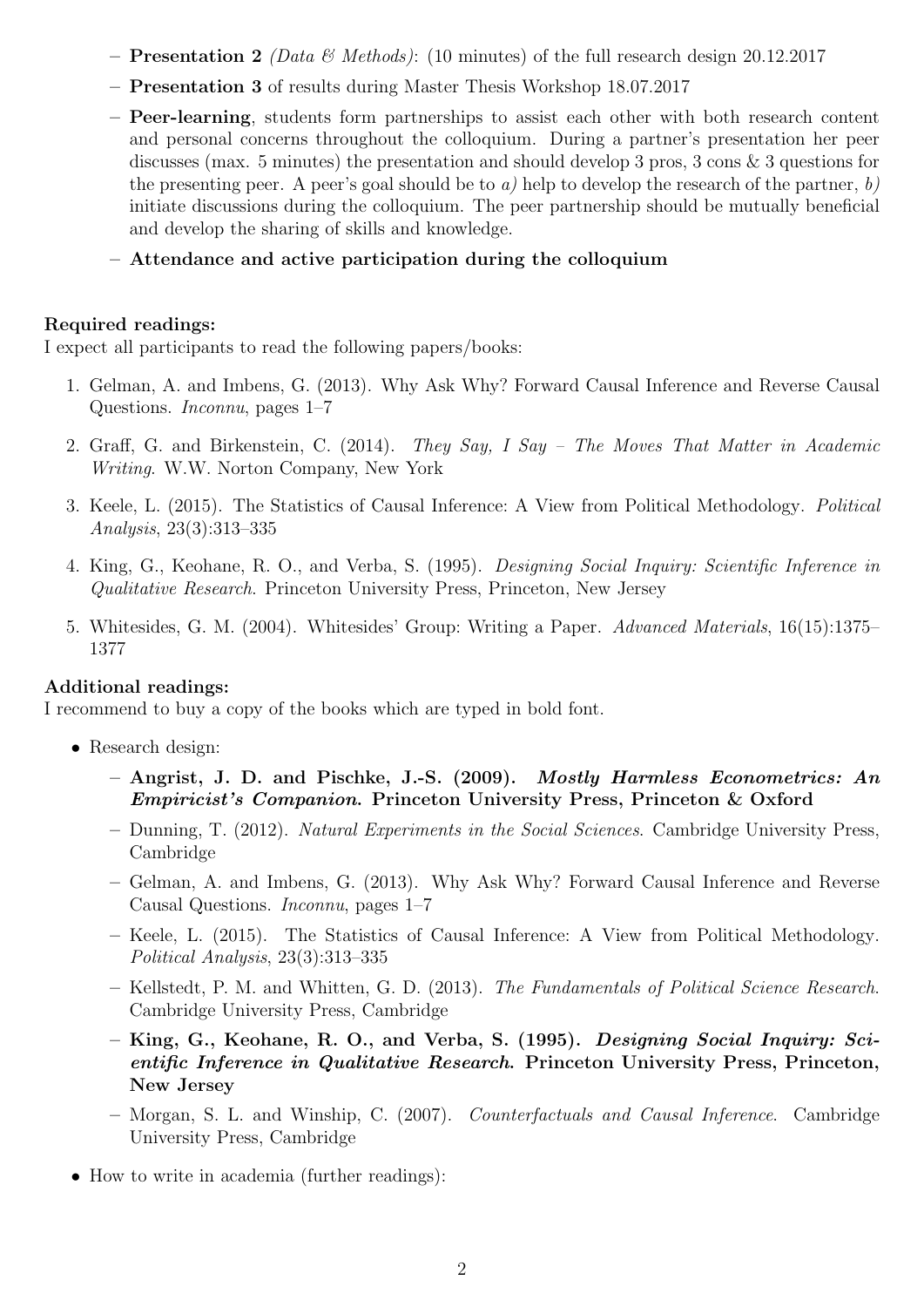- Graff, G. and Birkenstein, C. (2014). They Say, I Say The Moves That Matter in Academic Writing. W.W. Norton Company, New York
- $-$  Plümper, T. (2008). *Effizient Schreiben*. Oldenbourg, München, 2. edition
- King, G. (2006). Publication, Publication. PS: Political Science & Politics,  $39(1):119-125$
- How to organize your research (further readings):
	- Whitesides, G. M. (2004). Whitesides' Group: Writing a Paper. Advanced Materials, 16(15):1375– 1377
- Refresher in statistics/mathematics (if needed):
	- Moore, W. H. and Siegel, D. A. (2013). A Mathematics Course for Political  $\mathcal C$  Social Research. Princeton University Press, Princeton & Oxford

### Software Tips:

Progress and output of your research might crucially depend on the software and tools you employ. I personally encourage students to use a) a citation software b) a  $\mathbb{F}(\mathbb{F}(\mathbb{R}^N))$  compiler for writing instead of any "word"-type software:

- For citations: [Mendeley](https://www.mendeley.com) (free), [Endnote](http://endnote.com) (charges)
- For writing,  $\frac{B}{F}$ X compiler (all free): [MacTeX](https://tug.org/mactex/) (Mac), [TeXLive](https://www.tug.org/texlive/) + [MikTeX](http://miktex.org) (Windows), [TeXmaker](http://www.xm1math.net/texmaker/)
- To avoid data loss: from the beginning ensure to save your files in your [dropbox](https://www.dropbox.com) and/or create backups of your machine's system

### Important Dates:

- Deadline for research proposal ... **48 hours** before first meeting
- Deadline for abstracts . . . . . . . . . . . . . 7 days before each meeting